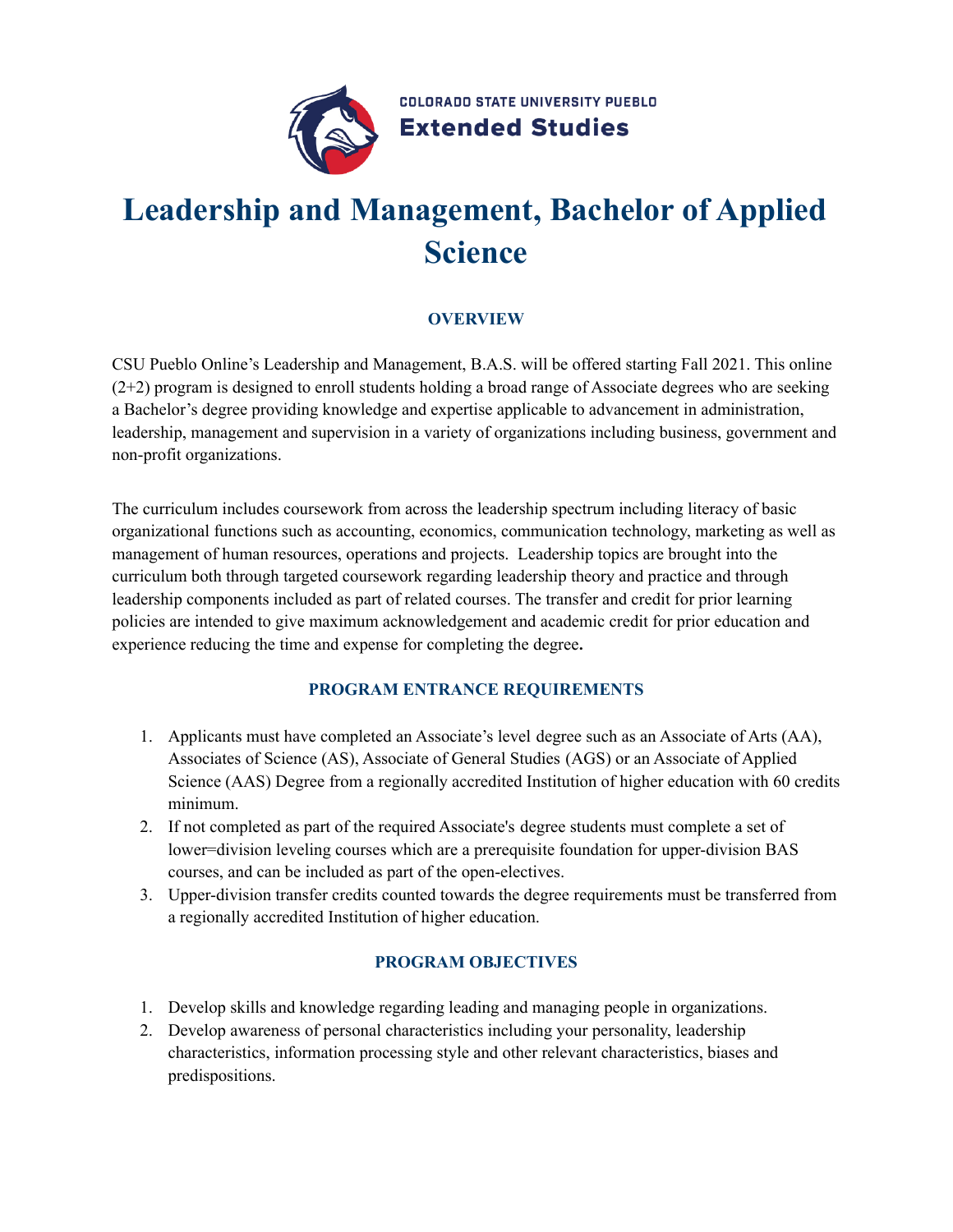

**COLORADO STATE UNIVERSITY PUEBLO Extended Studies** 

- 3. Recognize strategies for organizational success in a variety of environments, such as business, government and not-for-profit industries.
- 4. Build expertise for ensuring ethical organizational culture.
- 5. Improve problem-solving and critical thinking knowledge and skills.
- 6. Practice implementation of leadership and management theory, philosophy and practice through course-work, case analysis, group/team activities, industry collaboration and academic simulations.

#### **Open Electives**

Degree requirements allow up to 24 credits of open electives which can include any lower or upper-division credits (at least six credits upper-division) taken at a regionally accredited institution of higher education, including credits taken to complete the leveling requirements, credits for prior experience, credits from military service, elective transfer credits, etc.

#### **Lower-Division Leveling Pre-requisite Requirements**

The courses listed below must be included in the completed Associate degree or taken prior to enrollment in any upper-division program required courses.

| Course                                               | <b>Title</b>                                          | Credits        |
|------------------------------------------------------|-------------------------------------------------------|----------------|
| ACCTG 101                                            | Introduction to Accounting                            | 3              |
| <b>BUSAD 265</b>                                     | <b>Inferential Statistics and Problem Solving</b>     | $\overline{3}$ |
| <b>ECON 201</b>                                      | Introduction to Economics                             | $\overline{3}$ |
| <b>MATH 220</b><br>Or MATH 121                       | Quantitative Analysis for Business or College Algebra | 3              |
| <b>ENG 121</b>                                       | Composition                                           | 3              |
| <b>COMR 103</b>                                      | Speaking and Listening                                | 3              |
| <b>MGMT 2xx</b>                                      | Principles of Entrepreneurship                        | 3              |
| General Education: Natural or Physical Science w/Lab |                                                       | $\overline{4}$ |
| <b>Total Credits</b>                                 |                                                       | 26             |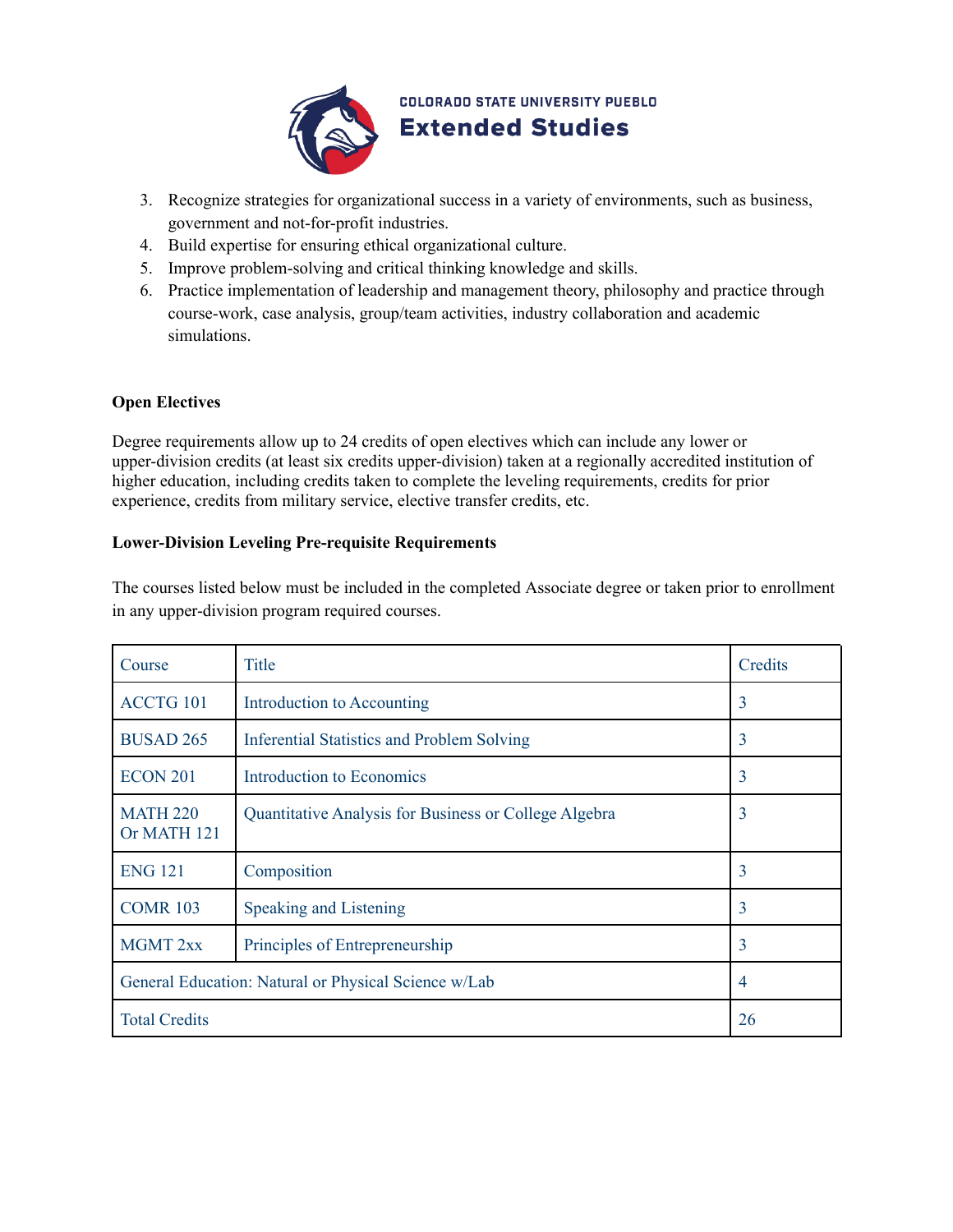

#### **COURSE OFFERINGS**

| Course                          | <b>Title</b>                             | Credits        |
|---------------------------------|------------------------------------------|----------------|
| <b>BUSAD 302</b>                | <b>Ethics in Business</b>                | $\overline{3}$ |
| <b>CIS 365</b>                  | <b>Management Information Systems</b>    | $\overline{3}$ |
| <b>MGMT 368</b>                 | <b>Project Management</b>                | $\overline{3}$ |
| <b>MGMT 301</b>                 | Organizational Behavior                  | $\overline{3}$ |
| <b>MGMT 311</b>                 | <b>Operations and Quality Management</b> | $\overline{3}$ |
| <b>MGMT 318</b>                 | Human Resource Management                | $\overline{3}$ |
| <b>PLP 350</b>                  | Principles of Leadership                 | 3              |
| <b>MKTG 340</b>                 | <b>Principles of Marketing</b>           | 3              |
| <b>PLP 360</b>                  | <b>Applied Leadership</b>                | $\overline{3}$ |
| <b>MGMT 4xx</b>                 | Leadership and Organizational Change     | $\overline{3}$ |
| Leadership Elective (see below) |                                          | $\overline{3}$ |
| <b>Total Credits</b>            |                                          | 33             |

# **Leadership Electives**

Take three credits from the following, or advisor-approved upper-division elective

| Course         | Title                               | Credits |
|----------------|-------------------------------------|---------|
| <b>REC 350</b> | Leadership and Ethics               |         |
| <b>MSL 302</b> | Leadership in Changing Environments |         |
| <b>PLP 489</b> | Leadership Practicum                |         |